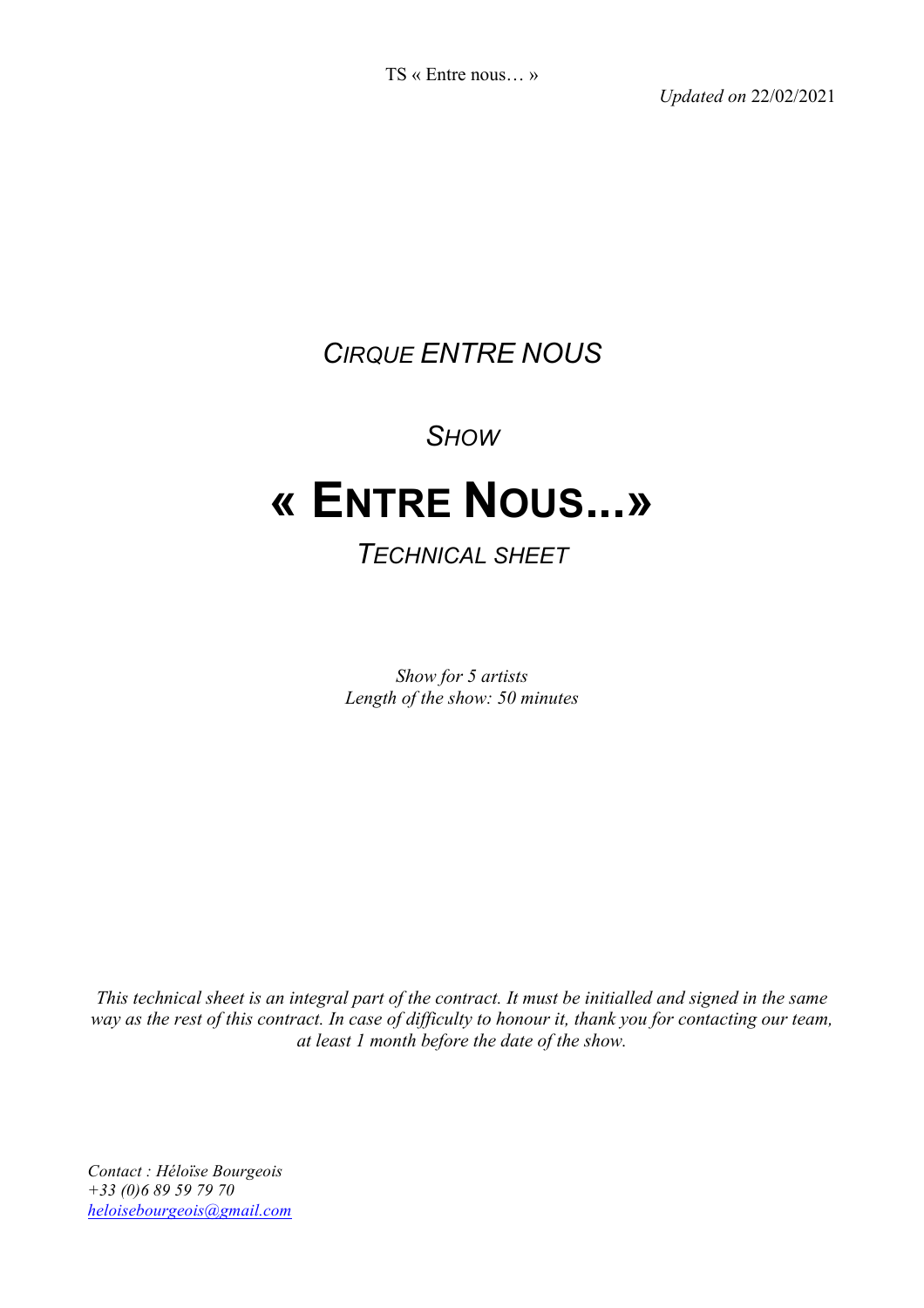### **Contents**

# **TOURING TEAM AND CONTACTS**

You will welcome a team of 5 people, composed of: 5 Acrobats artists who also take care of the technical set up.

Artistic direction, tour manager, production, diffusion and technical direction: Héloïse Bourgeois +33 (0)6 89 59 79 70 heloisebourgeois@gmail.com

Administration, signature of contracts and invoicing: Les Thereses +33 (0) 5 61 07 14 29 thereses (a) les thereses.com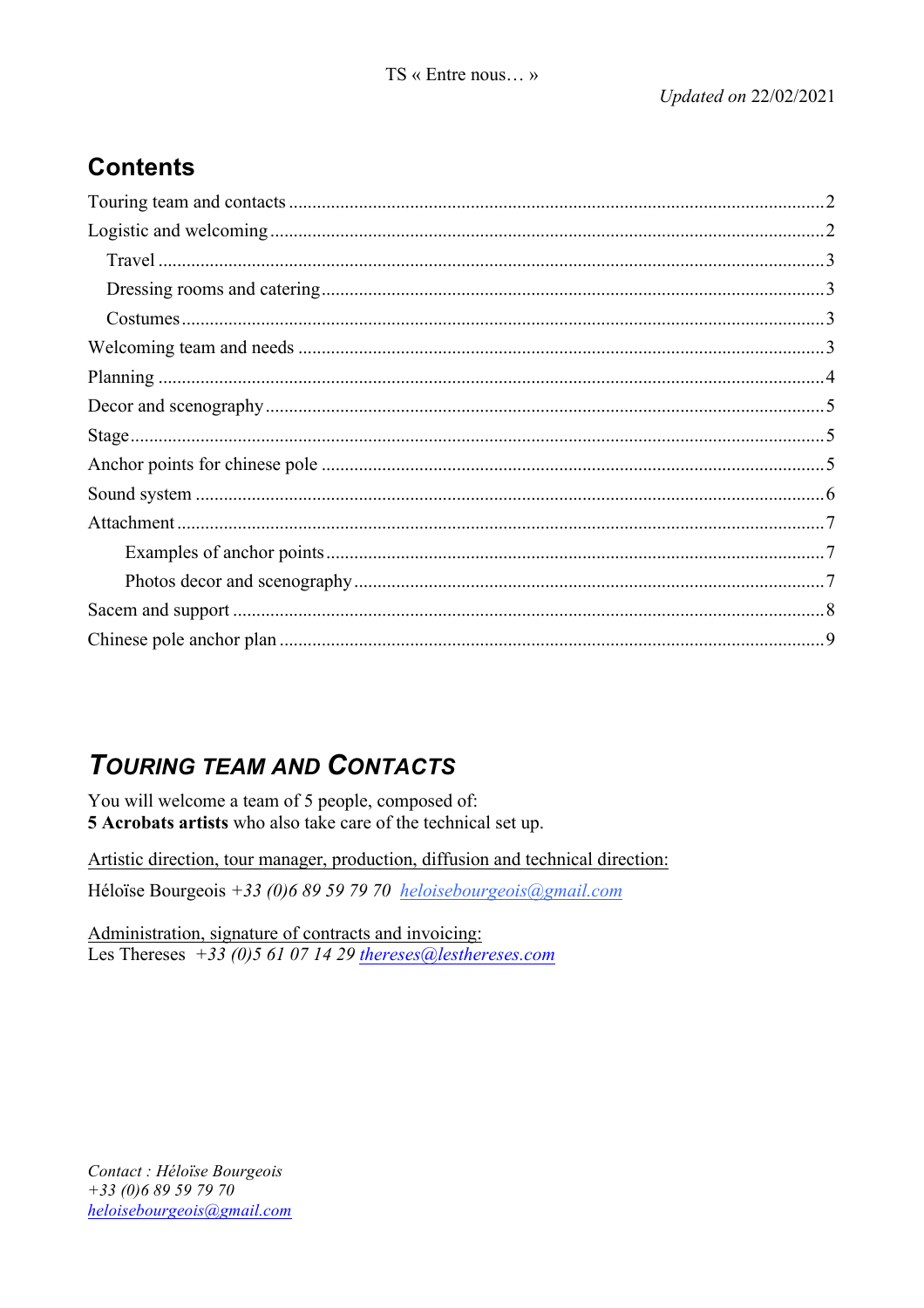### *LOGISTIC AND WELCOMING*

#### *TRAVEL*

2 artists travel by car with a trailer carrying the equipment and the mats. The other 3, travel by train or plane. The organizer will ensure the transfer from the station or airport to the venue or the hotel.

#### *DRESSING ROOMS AND CATERING*

The organizer will give to the company a minimum of 1 clean dressing room for 5 persons with showers, sink and toilets. Please provide the following: towels, mirrors and stands with hangers for costumes.

Cup cake, cheeses, sausages, bread, fresh seasonal fruits, dry fruits, sodas, juices, hot drinks.

#### *COSTUMES*

The organizer will provide the necessary equipment to clean the costumes (washing machine, dryer, ironing board and iron, stand with hangers).

## *WELCOMING TEAM*

We need 1 Technical director 1 Stage manager 1 Sound technician for set up and balance, present during the show

It is important to have 3 people helping for the installation of the poles. The details for the presence of the staff are specified in the planning. If the organizer is not able to provide all the requested staff, please contact us.

#### Our needs:

- ICE AND PLASTIC BAGS NEARBY IN CASE OF INJURY

- Mop and bucket to wash the stage.
- Help to install our stakes if we use ours.
- A little table or a road case to put our computer on to send the music.
- 2 tarpaulins of 8m x 8m (or larger) in case of rain to protect our equipment during the set up.

- A space to park our trailer (loaded or empty) (dimension 2,24×1,45×0,87 metres) in a closed place or with security 24/24.





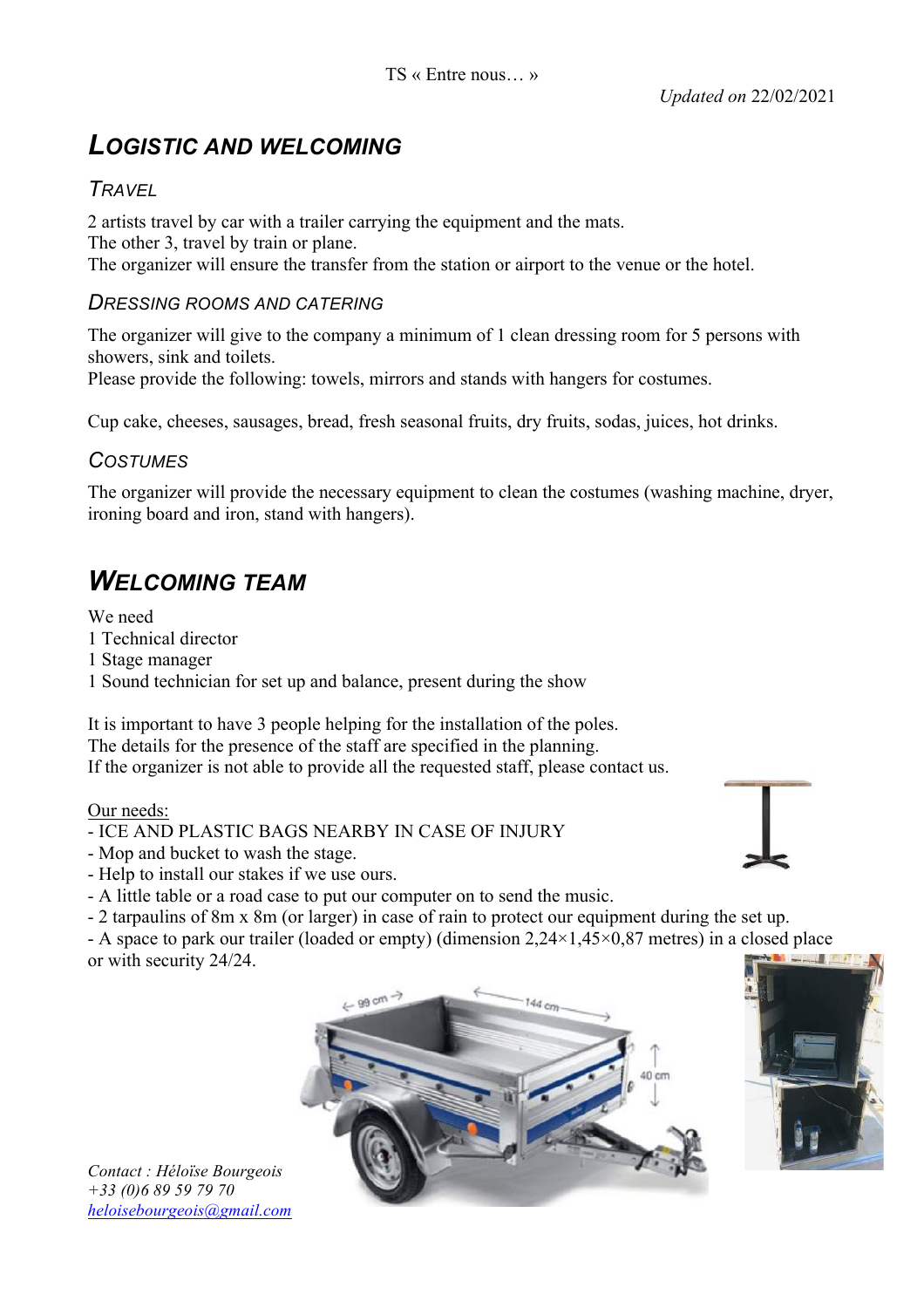## *PLANNING*

When the company arrives, the sound patch must be wired and in working order. The sound system calibrated.

The anchor points for the poles have to be installed before and ready to be used.

# Basic schedule / Planning type Day of the show – Set up / Representation / Break down

|                                                 | Schedule | Action                                                          | Technical<br>director | Sound<br>technician | <b>Stage</b><br>manager |  |
|-------------------------------------------------|----------|-----------------------------------------------------------------|-----------------------|---------------------|-------------------------|--|
| 1st service / set up<br>repetition<br>rehearsal | 3H       | Unloading of the truck /<br>set up of chinese pole,<br>and mats |                       | 1                   |                         |  |
|                                                 |          | Sound balance /<br>rehearsal                                    |                       |                     |                         |  |
| <b>Break</b>                                    |          |                                                                 |                       |                     |                         |  |
| 2nd Service /<br>representation<br>break down   | 2H       | Warm up and<br>representation                                   |                       |                     |                         |  |
|                                                 | 1H30     | Break down / loading of<br>the truck                            |                       |                     |                         |  |
| End of the day                                  |          |                                                                 |                       |                     |                         |  |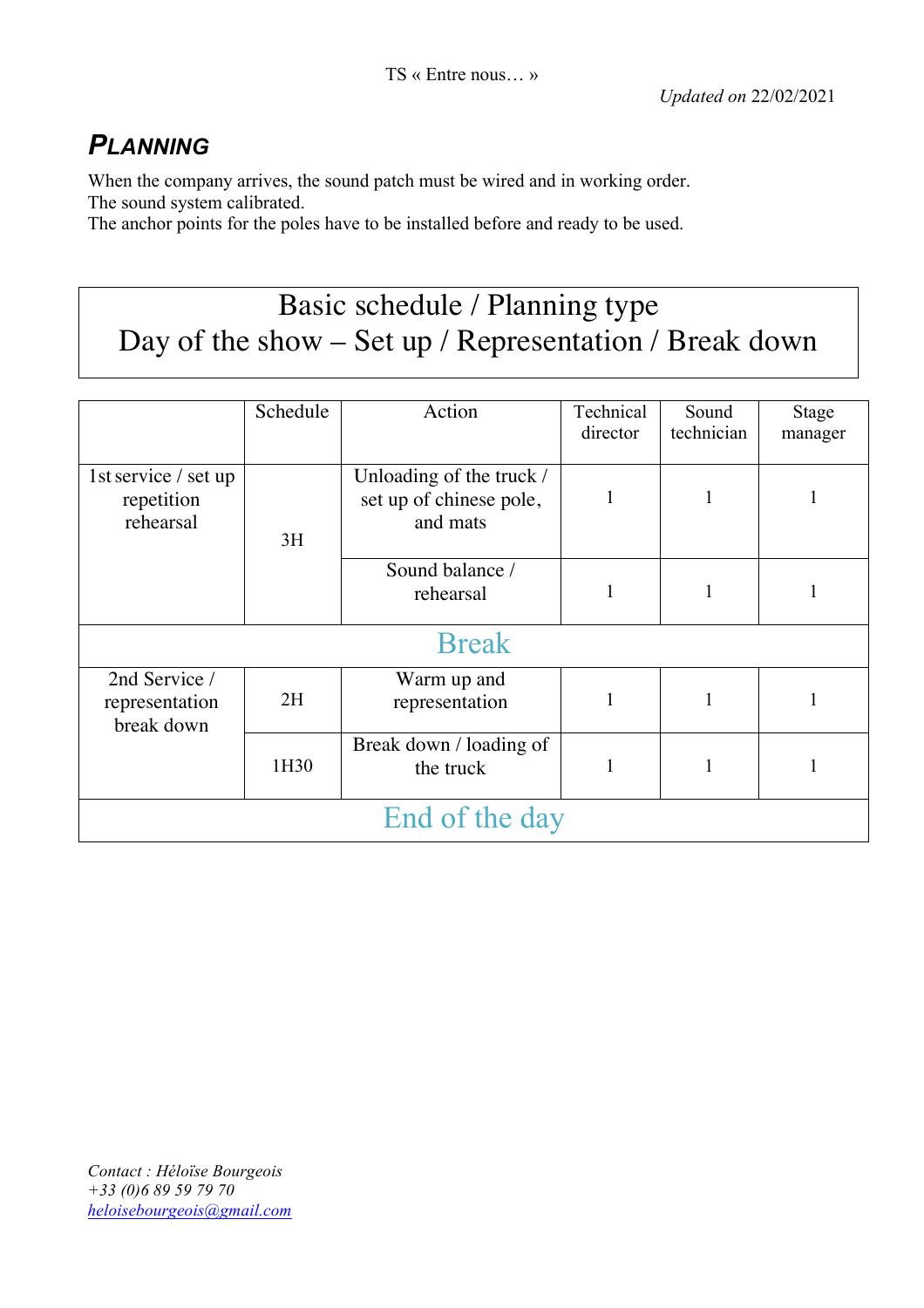## *DECOR AND SCENOGRAPHY*

The company will bring 3 chinese poles

The pole in the front is 6.25 meters and the two behind are 5.65 meters.

# *STAGE*

This show can be in a 180-degree frontal or circular configuration if needed. It is still preferable not to have people sitting behind the stage.

The playground needs to be 9 meters by 9 meters with sufficient space around for the anchorage points.

The floor has to be smooth, flat and featureless.

The floor will be covered by mats of 8 meters by 8 meters brought by the company. If we play on stage it is sometimes better to reinforce under the stage where the poles are placed.

#### **IT IS IMPOSSIBLE TO PLAY WITH THE PRESENCE OF RAIN OR STRONG HUMIDITY. AND IT IS NECESSARY TO PLAY IN A SHADED AREA.**

# *LIGHTING*

The company doesn't have a light technician. Therefore, if the show is scheduled in the evening, please provide adequate lighting (full-light type) on the entire stage and a technician on site.

## *ANCHOR POINTS FOR CHINESE POLE*

The manager of the company will contact the technical team to validate the anchor points.

The poles will have to be guyed by cables. We need 4 anchor points on the ground, each supporting 500kg (big stakes, counterweights, water containers, chemical or mechanical sealing wall anchor points) and 2 others supporting 1000kg. The manager of the company will study the placement of the points. (See the plan of the poles in attachment)

The company provides:

- 64 acrobatic puzzle mats to cover the ground on 8x8m
- 5 chairs
- 3 chinese poles including head and foot
- 8 cables
- 1 slings to connect the double pole
- 8 straps ratchet to put the tension on the poles
- quick links - carabineers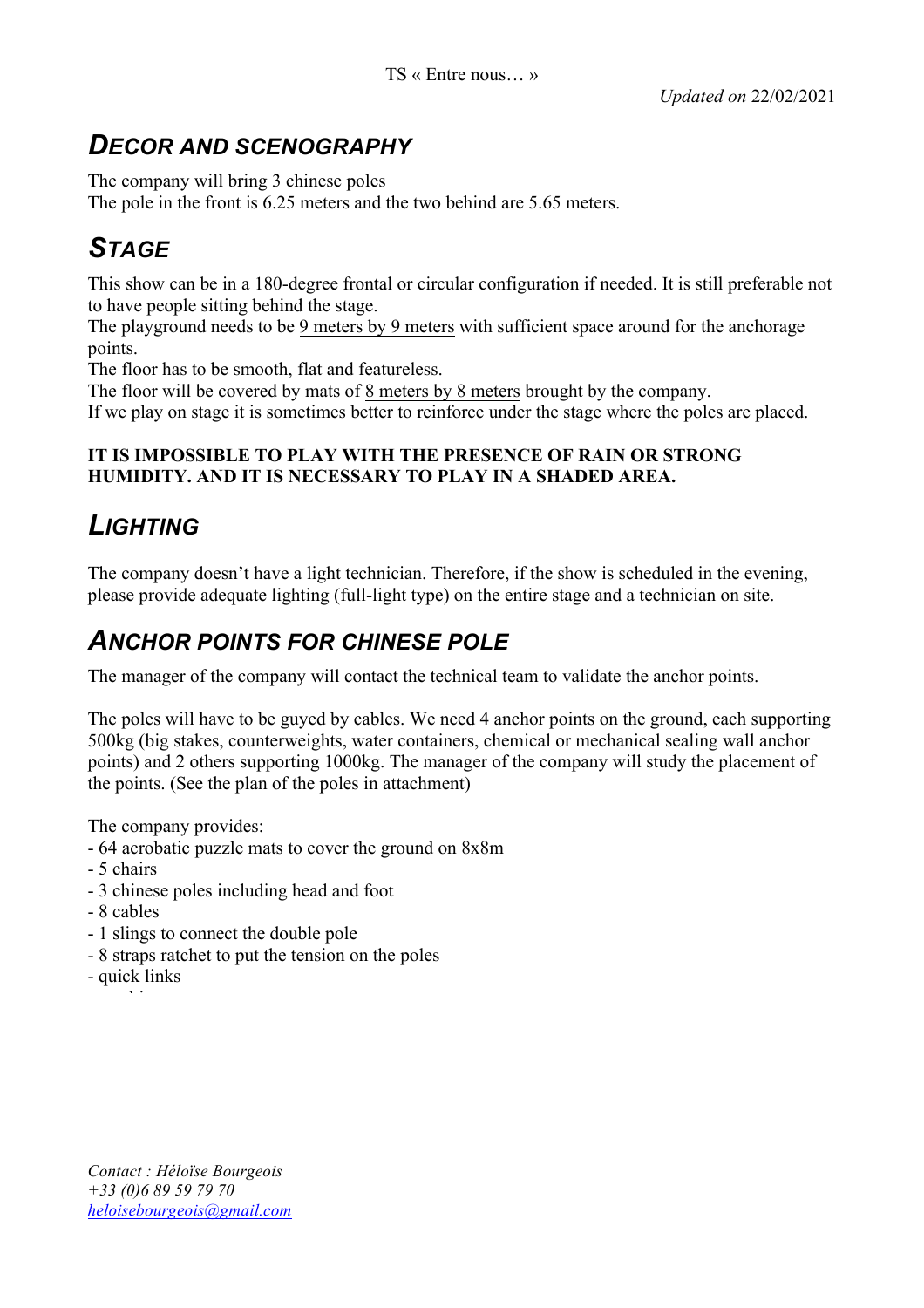### *SOUND SYSTEM*

**We don't have a stage manager or a sound technician on tour with us. Therefore, thank you for providing a sound technician (with all the necessary professional knowledge) to ensure the smooth running of the show.**

#### *ELECTRICITY*

2 PC 16 with triplet (1 in front of the stage, the other at the computer level)

#### *DIFFUSION ADRESS SYSTEM*

Diffusion system adapted for optimal sound L-R with subwoofer type L-Acoustics, D&B, …

#### *FOH CONTROL BOOTH*

We need a digital board type Yamaha 12 entry 01V96 or else with at least 12 inputs and 4 outputs monitor + LR. We send CUES with QLAB during the show. (Our songs are in wave format). The console (technical control) should preferably be placed stage right close to the backdrop in order to communicate as best as possible with the artists.

#### *MONITORS (R-on the drawing)*

The monitors are made from the FOH board. Thanks for providing 4 side fills on tripods type L-Acoustics MTD 112.

#### *HF / MICROPHONES*

**4 wireless receivers** (Shure ULXD4, UR4D, GLXD4) :

-**1 beltpack** (Shure ULXD1, UR, GLXD1) with **JACK adaptators (6.35mm)** 

-**1 DPA 4088** with ear-mouting skin colored (mounted on the right) + **1 beltpack** (QLXD1…)

-**2 handheld wireless microphones** (ULXD2/SM58)



*PATCH*

| <b>CH</b> | <b>INSTR</b>  | MIC             | <b>COMMENTS</b>                          |  |
|-----------|---------------|-----------------|------------------------------------------|--|
|           | Vocal         | Micro HF        | Micro stand provided by us               |  |
| 2         | Vocal         | Micro HF        |                                          |  |
| 3         | Vocal         | <b>DPA 4088</b> | BodyPack HF serre tête couleur chaire    |  |
|           | <b>GUITAR</b> |                 | BodyPack HF+ adapt jack (6,35mm)         |  |
| 5         | <b>GUITAR</b> | DI(AR133 BSS)   |                                          |  |
| 6         | PC left       | DI (AR133 BSS)  | Thanks for providing the necessary mini- |  |
|           | PC right      | DI(AR133 BSS)   | jack cable (stereo)                      |  |

*If ever anything is not clear to you or if you are unable to provide the requested material, please let us know in advance.*

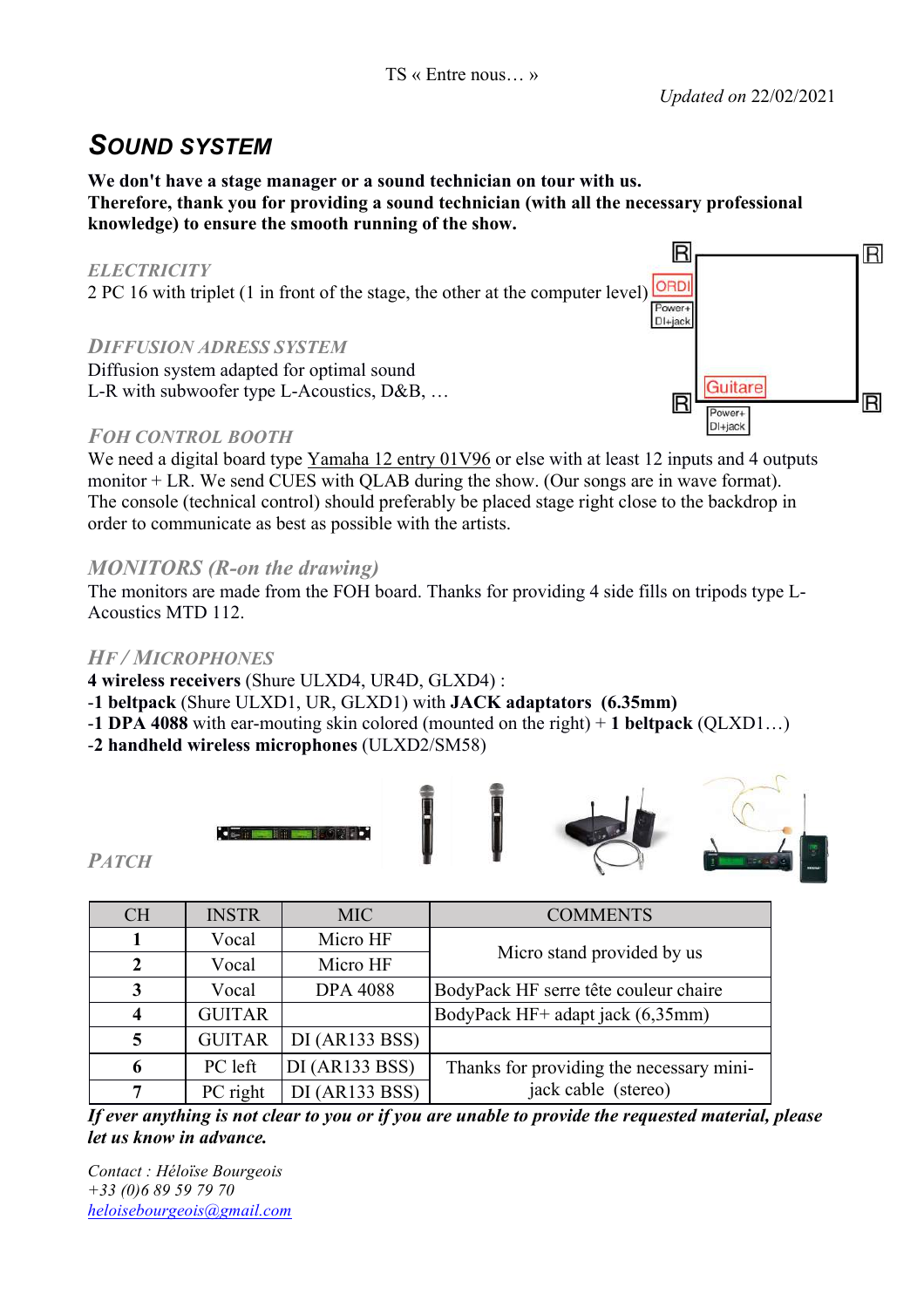# *ATTACHMENT*

### *Examples of anchors points*



Counterweights*, Water containers,*





*Photos decor and scenography*

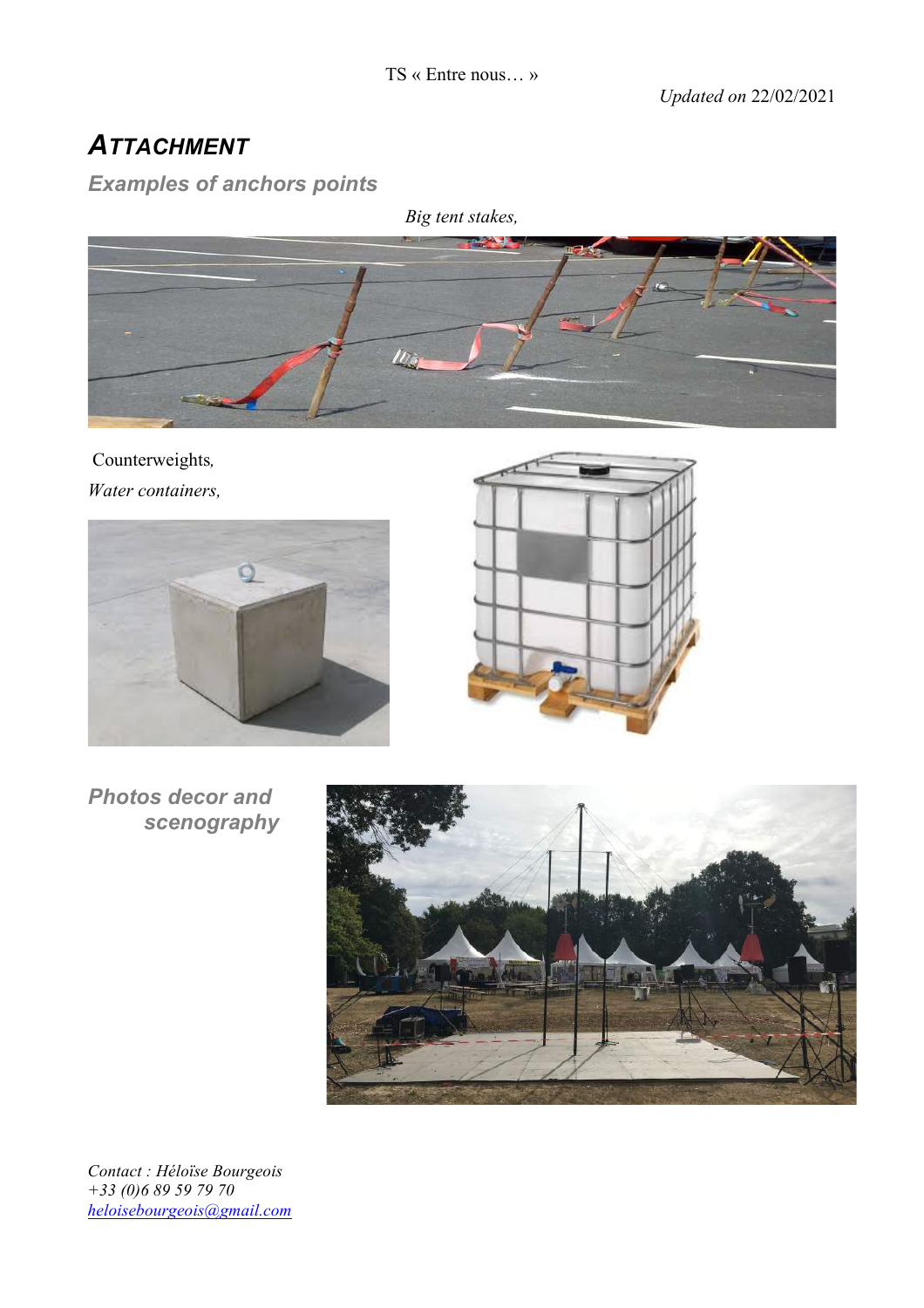# **Music of the show "Entre Nous..."**

Company ENTRE NOUS

1\_Geometria del universo, Collen, 5:51

2\_ Che m'importa del mondo, Rita Pavone, 2:25

3\_ Escenas de la vida en el borde, Chango Spasiuk, 5:34

4\_Miss you, Meute 3:30

5\_My baby just cares for me, Nina Simone, 3:38

6\_Song sang by par Entre Nous, « Johnny tu n'es pas un ange », original

music Les Paul, Parole Francis Lemarque, 3 min

7\_The Mysterians, Messer chups, original (2m14) Montage de 3:25

8\_My baby just cares for me, Nina Simone, 3:38

# **Support and residency:**

### **Coproduction and support:**

Festival Complètement cirque of Montreal Cirque Entre Nous 7 Tours Productions Circus Concepts

### **Residencies:**

La Cigalière, Sérignan Embelli Bain Douche, Rochessadoule Le Cheptel Aleikoum, Saint Agile